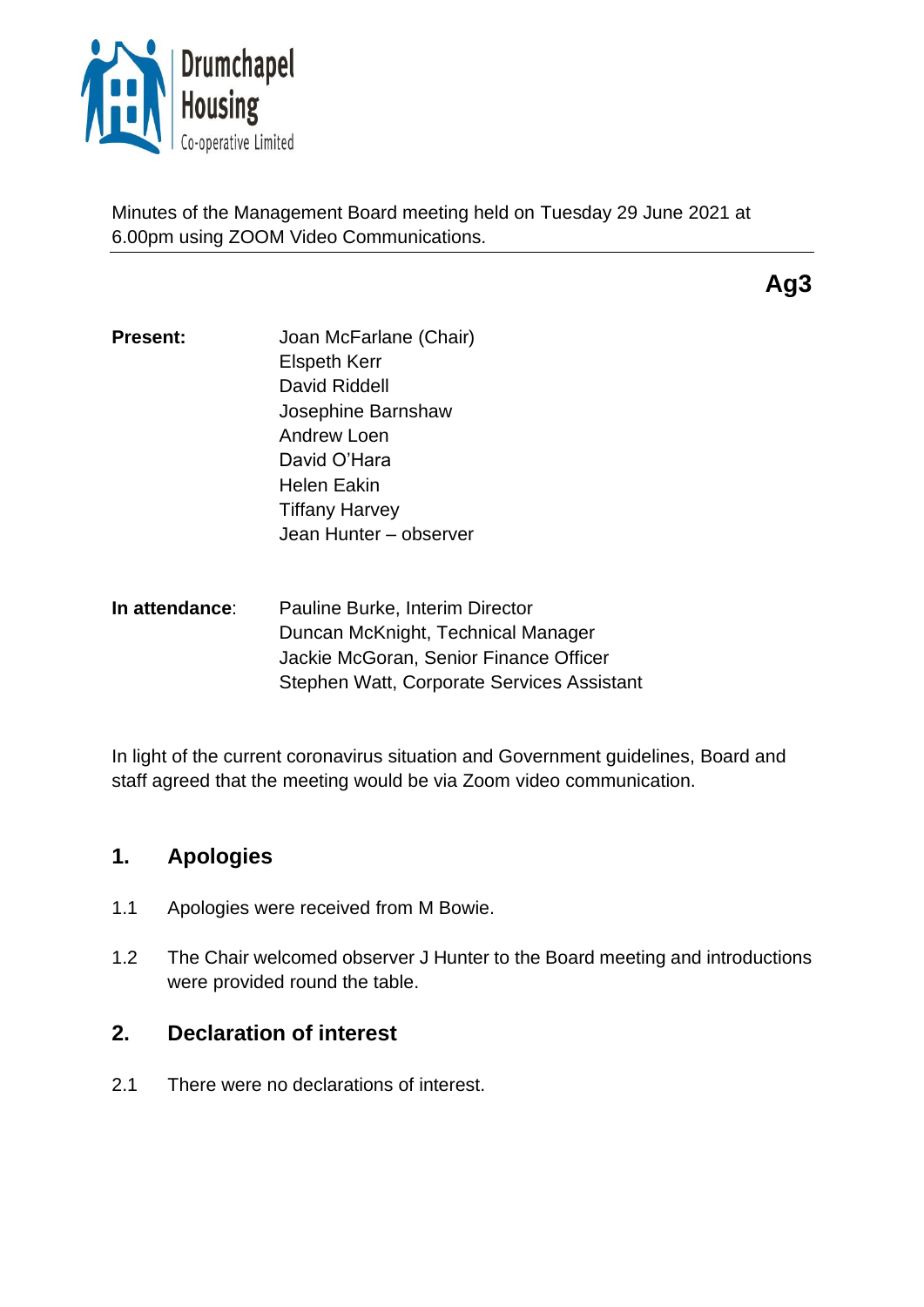# **3. Minute of the previous meeting**

3.1 The minute of the meeting on 25 May 2021 was proposed by E Kerr and seconded by D Riddell. These minutes will be signed at the first available date due to Covid-19 restrictions.

**Action – S Watt** 

## **4. Matters arising**

4.1 There were no matters arising.

# **5. Director's report**

#### **5.1 Risk management register and matrix – annual review**

- 5.1.1 P Burke presented the Board with the draft risk management annual review.
- 5.1.2 Four high risks and six medium risk areas were highlighted to the Board. These will continue to be monitored and progress updates reported at the quarterly Audit, Risk and Staffing sub-Committee meetings.
- 5.1.3 Board approved the risk management register and matrix.

J Barnshaw joined the meeting at 6.06pm.

A Loen experienced some technical difficulties and signed in/out on a number of occasions.

#### **5.2 SHAPS DB Accounting Disclosures Update**

- 5.2.1 J McGoran presented the final details of the Co-operative's defined benefit (DB) accounting disclosures for the period ending 31 March 2021.
- 5.2.2 At 31 March 2021 DHCL's pension scheme deficit was £519k (31 March 2020 – £91k) as shown in the SOFP. Actuarial movements (between reporting dates) in the Scheme Assets and Scheme Liabilities are taken to Other Comprehensive Income annually and for 2020/21 this was a loss of £557,000. Board were asked to refer to the key assumptions which appear in the papers at 5.2(i) and to note that the Co-operative had not overridden any of the assumptions and inputs which TPT Retirement Solutions actuaries had initially set in the Pension tool.
- 5.2.3 TPT provided background as to why the balance sheet position at 31 March 2021 is less favourable compared to last year which was discussed and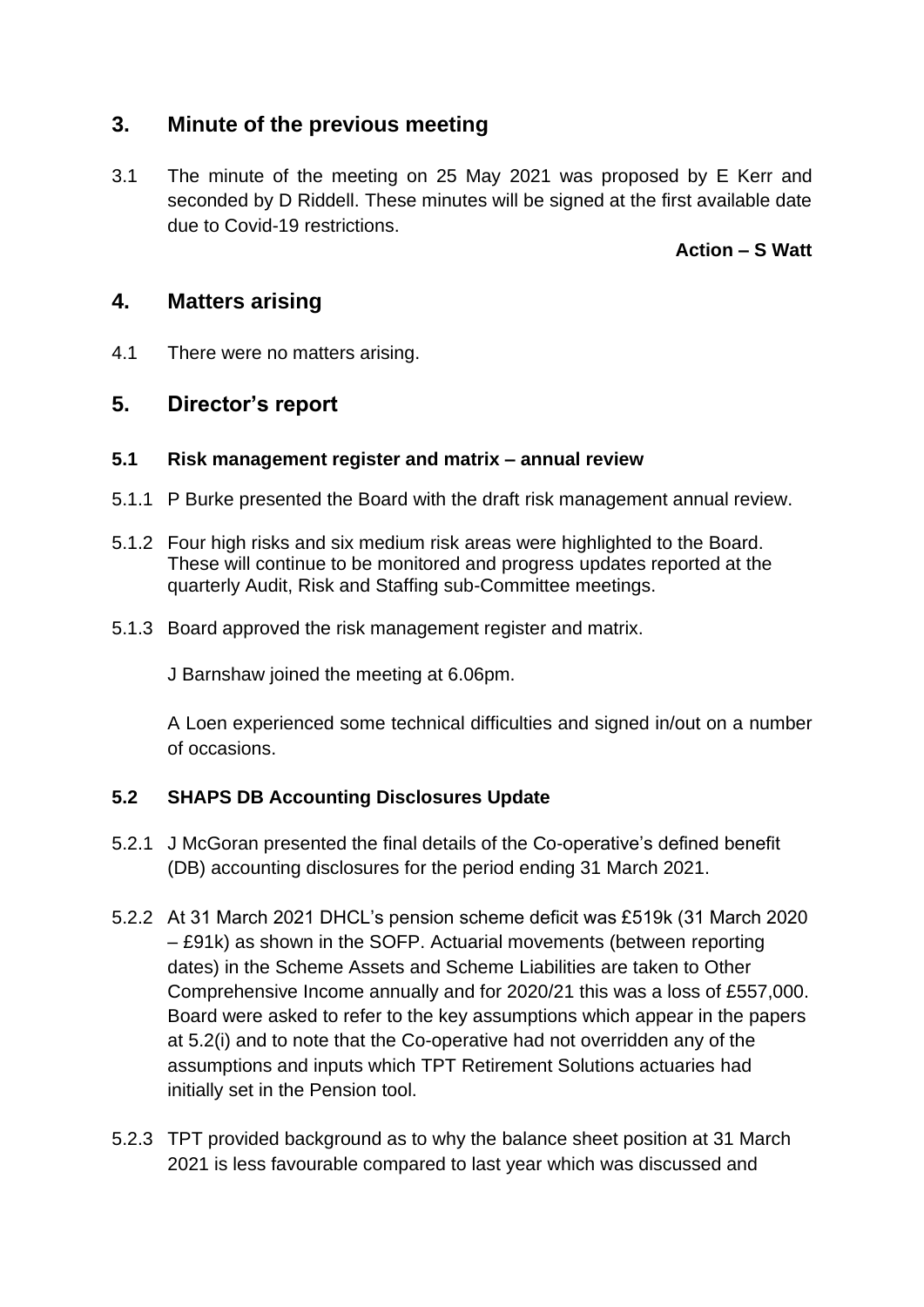Board members were invited to comment.

- 5.2.4 J McGoran highlighted to avoid confusion, that the method for calculating the accounting liabilities is distinctly different to the method used to calculate the 2020 valuation funding. The results of the 2020 valuation will drive any changes to the deficit contributions payable and the Co-operative will receive this separately.
- 5.2.5 The Board noted the SHAPS pension update.

### **5.3 Nationwide Building Society letter – SONIA rate**

- 5.3.1 J McGoran presented the letter received from Nationwide, the Co-operative's lenders, dated 25 May 2021 advising LIBOR rates are discontinuing at the end of December 2021 and that from January 2022 interest will be charged with reference to "Sonia" term rate. It was emphasised that the proposed move should not be to the detriment of the lender or borrower.
- 5.3.2 Board were advised that over the next few months a review will be carried out on the best options for the Co-operative with regards to interest charged on our loan facilities and in line with our loan documentation due to the scheduled withdrawal of the LIBOR rate. In the meantime, the Board was asked to note the content of the letter.
- 5.3.3 Board noted the content of the Nationwide Building Society letter and agreed the proposed review of interest charges available to the Co-operative.

**Action - JMcG**

#### **5.4 Loan portfolio return to the Scottish Housing Regulator**

- 5.4.1 J McGoran presented the Co-operative's loan portfolio at year-end which had been prepared by FMD Financial Services detailing all loans and their respective details and invited approval for submission to the Scottish Housing Regulator (SHR).
- 5.4.2 The Board approved the Loan Portfolio submission to the Regulator.

**Action - JMcG**

#### **5.5 External Audit – impairment statement**

- 5.5.1 P Burke presented the draft Impairment Statement for approval as part of the External Audit.
- 5.5.2 The Board approved the Impairment Statement.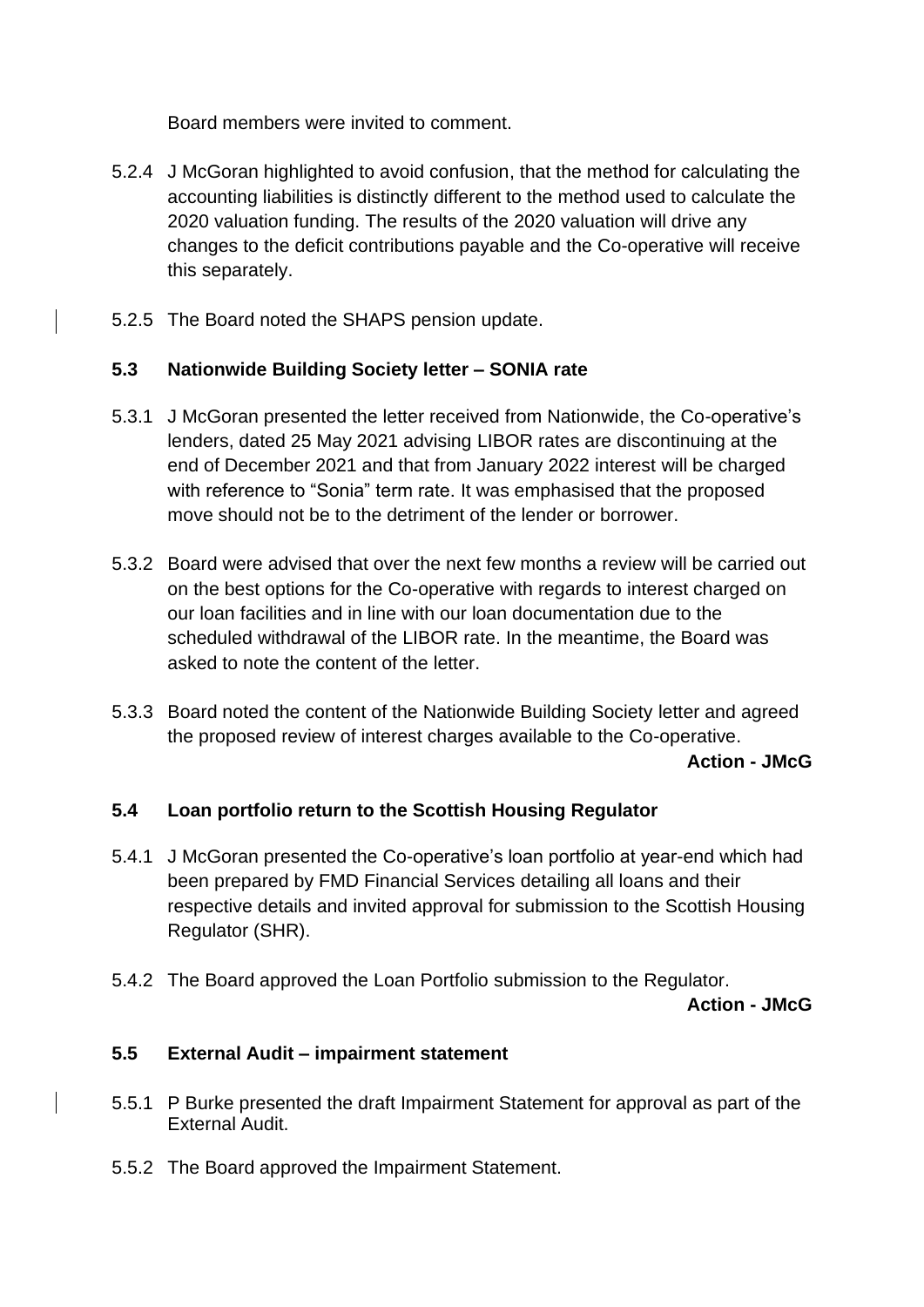### **5.6 Assurance working group**

- 5.6.1 P Burke informed the Board that, following a discussion at a previous meeting, scheduling of the Assurance Working Group would move to align with future Board meetings. This was to ensure that the evidence bank for Regulatory Standards and Requirements were up to date for review at each Working Group meeting.
- 5.6.2 The next Assurance Working Group meeting will take place in August. P Burke informed any interested Board members would be welcome to join the working group. Any Board members who are keen should provide their name to S Watt.
- 5.6.3 The Board noted the Assurance working group update.

### **5.7 Strategy Day – Business Plan**

- 5.7.1 The annual Strategy Day occurred via Zoom video communications on 27 May 2021. This was facilitated by Brian Coyle of Proactive Training.
- 5.7.2 Due to time restrictions at the Strategy Day, the Strategic Objectives for 2021/22 were not finalised. The Board discussed at length the Strategic Objectives to be incorporated within the draft business plan along with the other business areas discussed at the strategy day.
- 5.7.3 The Board agreed the Strategic Objectives to be incorporated into the draft business plan.

A Loen experienced further technical difficulties at this point of the meeting and signed in/out on a number of occasions.

## **5.8 Arrangements for the Annual General Meeting (AGM)**

- 5.8.1 It was proposed that due to the ongoing Covid-19 restrictions on public gathering that the AGM will again be held via Zoom Video Conferencing this year. The provisional date of 25 August 2021, held at 6.00pm, is consistent with the current regulatory guidance and revised Rules of the Co-operative which were adopted in 2020.
- 5.8.2 P Burke invited volunteers to take forward any proxy nomination votes received from our members for the AGM. E Kerr, H Eakin, J Barnshaw, D O'Hara and A Loen all put their names forward.
- 5.8.3 The Board approved the arrangements for this year's AGM.

#### **5.9 Management Team report**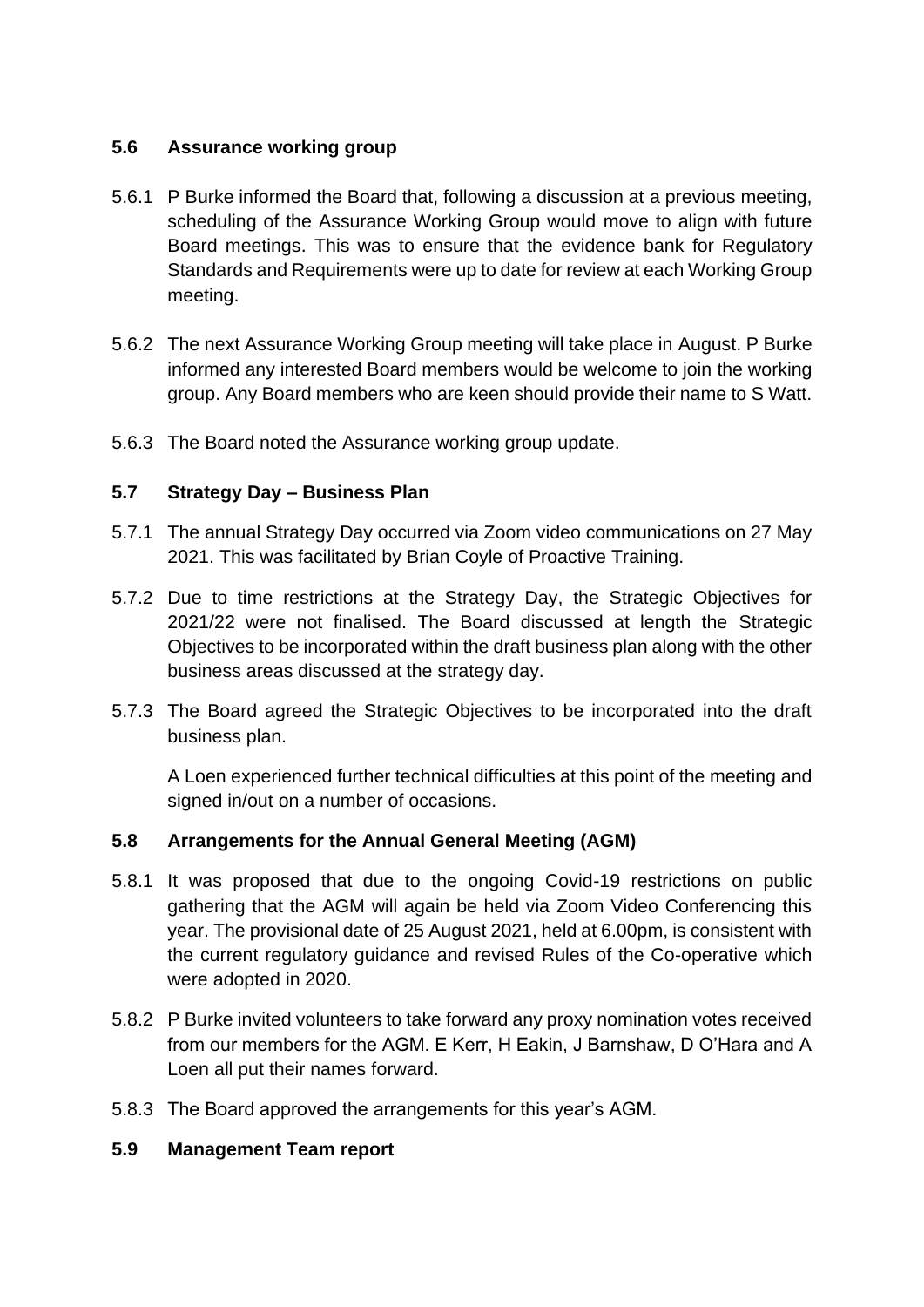- 5.9.1 P Burke referred to the Management Team report and the ongoing position with Covid-19 restrictions as directed by the Scottish Government.
- 5.9.2 The latest review from Scottish Government provides that Glasgow is presently under Level 2 restrictions. The senior team continue to prepare draft plans for returning to office working and resuming services for members consideration.
- 5.9.3 Board were referred to the Management Team report and advised of the First Ministers statement on 18 June 2021 concerning provisions within the Coronavirus (Scotland) Act 2020 and the six-month extension to protection of tenants from eviction.
- 5.9.4. J McGoran referred to the finance actions in the Management Team report and advised that the external audit took place week commencing 7 June 2021 and field audit work is now complete. Furthermore, the five-year financial projections return, approved by Board, was filed with the Regulator on 27 May 2021.
- 5.9.5 D McKnight provided an update on non-emergency repairs, planned maintenance projects, and safety checks. The upgrade of the smoke alarms in 57 properties is pending with additional alarms being installed within the living area to achieve revised standards.
- 5.9.6 Board noted the Management Team report and update.

## **6. Housing and Technical report**

### **6.1 Performance benchmarking – Quality Efficiency Forum results year end 2020/2021**

- 6.1.1 J McGoran presented the quarterly results from the Quality and Efficiency Forum (QEF) up to 31 March 2021. These are attached at paper 6.1(i).
- 6.1.2 It was highlighted that there were two red areas on the QEF Value for Money scorecard. This was because i) date restrictions associated with the Covid-19 Government Directive on Repairs Right First Time had halted repairs being recorded on the actual date received and ii) Staff sickness due to one long term sickness during 20/21.
- 6.1.3 Board noted the performance benchmarking report.

#### **6.2 Key Performance Indicators 2021/22**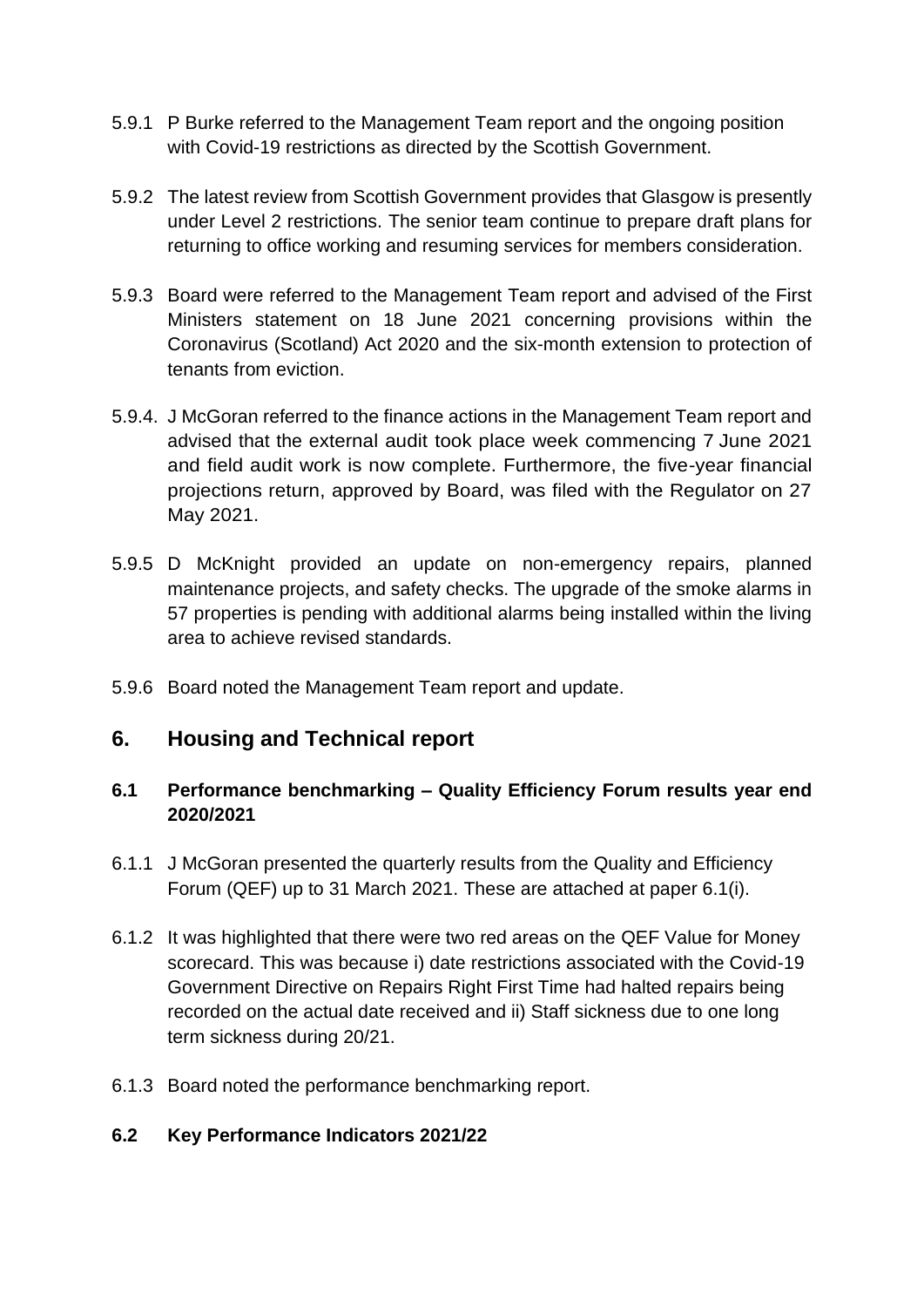- 6.2.1 D McKnight referred Board to the Key Performance Indicator (KPI) targets for 2021/22 which had been agreed at the Strategy Day on 27 May 2021.
- 6.2.2 Board approved the KPI targets.

#### **6.3 Maintenance progress report**

- 6.3.1 D McKnight presented the maintenance progress report. Updates were provided for kitchen and boiler, bathroom, and window replacement programmes. It was noted that projects were progressing well and positive feedback had been received from tenants.
- 6.3.2 Board were advised of an increase in contract costs for window replacement of circa £4,173 which had arisen due to the pandemic and associated increases in supply chain and labour costs. It was anticipated that the increase could be absorbed within the contingency costs, included within the contract. Board were also informed of the requirement to buy in Clerk of Work Services from Queens Cross Housing Association to help oversee the window replacement project.
- 6.3.3 The Chair highlighted a concern relating to the progress of the window replacement contract and D McKnight advised that he will liaise with the contractor to ensure that works were progressing succinctly. The Chair also conveyed positive feedback that had been received from tenants about the standard of completed works.

#### **Action – DMcK**

6.3.4 Board noted the Maintenance Progress report and approved the additional costs highlighted of circa £4,173.

#### **6.4 Tenancy Allocation**

- 6.4.1 As agreed at Item 6.6 in the May 2021 Board minutes, D McKnight presented further information on a complex allocation matter to the Board.
- 6.4.2 Following consideration of the additional details, the Board approved that the tenancy be granted to the person in question.

#### **6.5 Authority to Evict - Anti-social behaviour report**

- 6.5.1 D McKnight sought authority to evict a tenant for, anti-social behaviour, following degree being granted at the sheriff court.
- 6.5.2 The circumstances of the case were presented and following due consideration, Board approved the recommendation to proceed with eviction.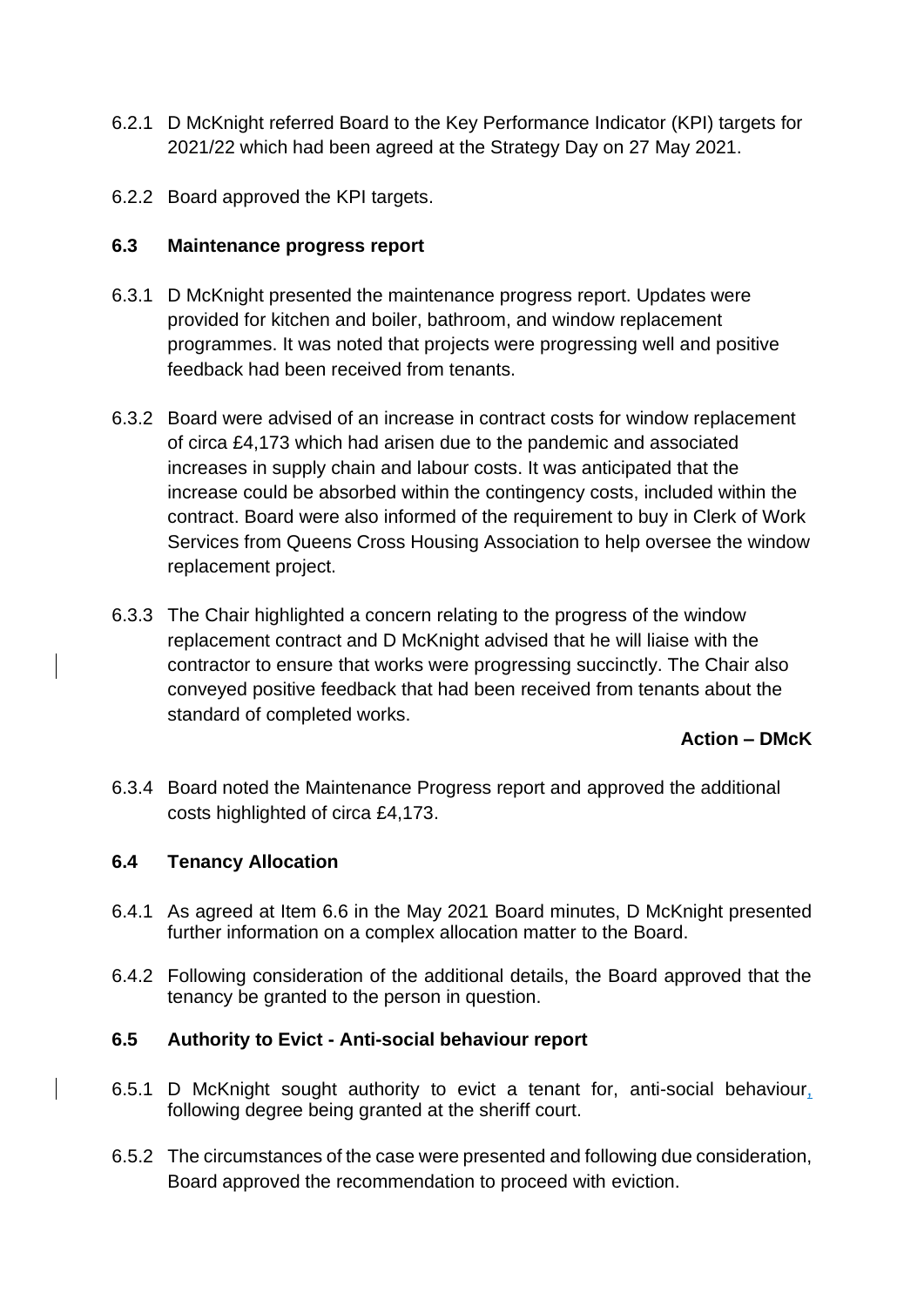#### **6.6 Performance Exceptions report**

- 6.6.1 J McGoran presented the Performance Exceptions report up to 31 May 2021, which considers any dips in performance which necessitates the Board's attention.
- 6.6.2 Average void to relet days at 31 May 2021 was 17 days. The target for 2021/22 is 8 days. This is due to a combination of factors: there being only one void for the period; repair completion times slightly longer than normal due to Covid-19; and first offer being refused. It is anticipated that going forward the relet times will become more in line with the target of 8 days.
- 6.6.3 Board noted the Performance Exceptions report.

#### **6.7 Approved Contactors and Consultants**

- 6.7.1 Board were asked to approve the addition of Drumchapel Carpets and Flooring to the approved list of approved contractors and consultants 2021/22 to accommodate the provision of floor coverings from the sustainment fund. A discussion ensued concerning the need to support local businesses and it was confirmed that there were no conflicts of interest.
- 6.7.2 Board approved the request
- **7. Policy review**

#### **7.1 Policy Review report**

The Board noted the two policies for review this month.

#### **7.1(i) Openness and Confidentiality policy**

7.1.1 Board approved the Openness and Confidentiality policy.

#### **7.1(ii) Board Performance Review**

7.1.2 Board approved the Board Performance Review

### **8. Governance**

#### **8.1 Membership Report**

8.1.1 18 prospective members were brought to the meeting and six Share Certificates. These were approved by the Board.